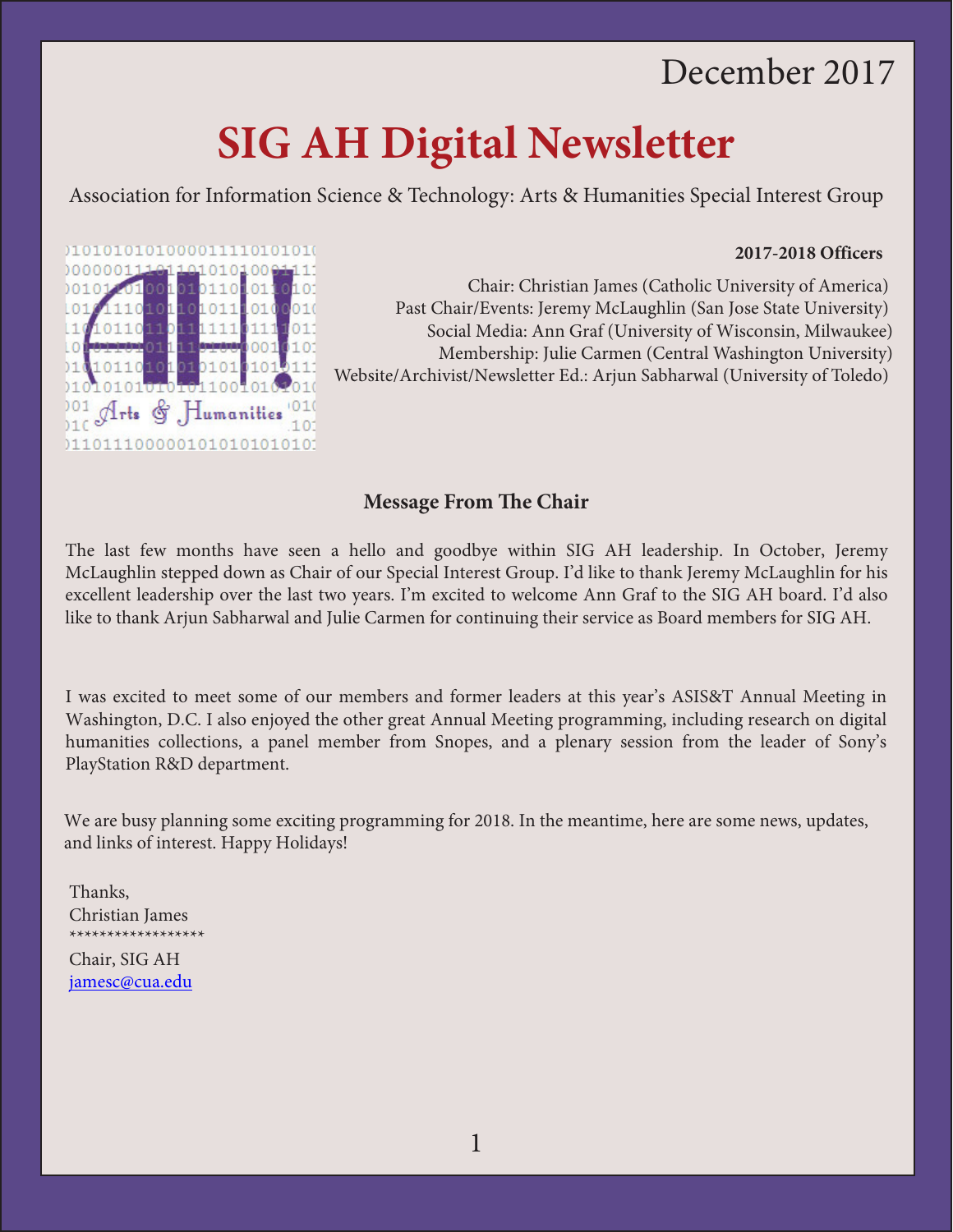#### **Recent Awards**

We are pleased to announce that SIG AH cleaned up at ASIS&T's 2017 Annual Awards:

*ASIS&T SIG Publication of the Year*: "A New Open Humanities." Our award-winning ASIS&T bulletin special issue is online at [https://www.asist.org/publications/bulletin/junejuly-2017/a-new-open-humanities](https://www.asist.org/publications/bulletin/junejuly-2017/a-new-open-humanities-introduction/)[introduction/](https://www.asist.org/publications/bulletin/junejuly-2017/a-new-open-humanities-introduction/)

*SIG Member of the Year:* Arjun Sabharwal

*New Leaders*: Tim Gorichanaz (2016-17 Board Member)

*ProQuest Doctoral Dissertation Award*: Dr. Sarah Buchanan (former SIG Chair), "A Provenance Research Study of Archaeological Curation"

### **2017 Student Research Award**

We are also pleased to announce the winner of our 2017 Student Research Award:

Samuel Moore, PhD Candidate, Kings College (London). "Open/Access: Negotiations between Openness and Access to Research."

#### **2018 Virtual Symposium**

Our annual Virtual Symposium is coming up again on Tuesday, April 10, 2018. Our theme this year is "Users of Arts and Humanities Digital Collections." Mark your calendars!

#### **Foundation Center: Visualizing Funding for Libraries**

For libraries interested in finding new funding sources, there is a new free database created and shared by the Foundation Center. They have recognized that most libraries often cannot afford FC membership dues, but would gladly use their services if they could afford them. They also recognized that helping libraries find funders would support libraries and their communities. This was a service the center felt strongly about. So, the database [Visualizing Funding for Libraries](http://libraries.foundationcenter.org/?doing_wp_cron=1489768118.8626179695129394531250) was created and is based on past grants given specifically to libraries. It is free to the world, so anyone can access it. The site doesn't give the language of the application forms or detailed information, but it shows location, date, name of project, and amount given, as well as identifies the funder.

It takes some time to get used to the site and navigate to find the right funders for your library. A good tutorial will help you in this endeavor and can be found on WebJunction at: http://[www.webjunction.org/](http://www.webjunction.org/events/webjunction/visualizing-and-finding-funding-for-libraries.html) [/events/webjunction/visualizing-and-finding-funding-for-libraries.html](http://www.webjunction.org/events/webjunction/visualizing-and-finding-funding-for-libraries.html) Be aware that this database reports past grants, and it can take up to two years for a grant to be added. It will only be reported once a grant has been awarded and egrants may show up initially, with updates added later. Also, both Firefox and Google Chrome are good browsers to use for this website.